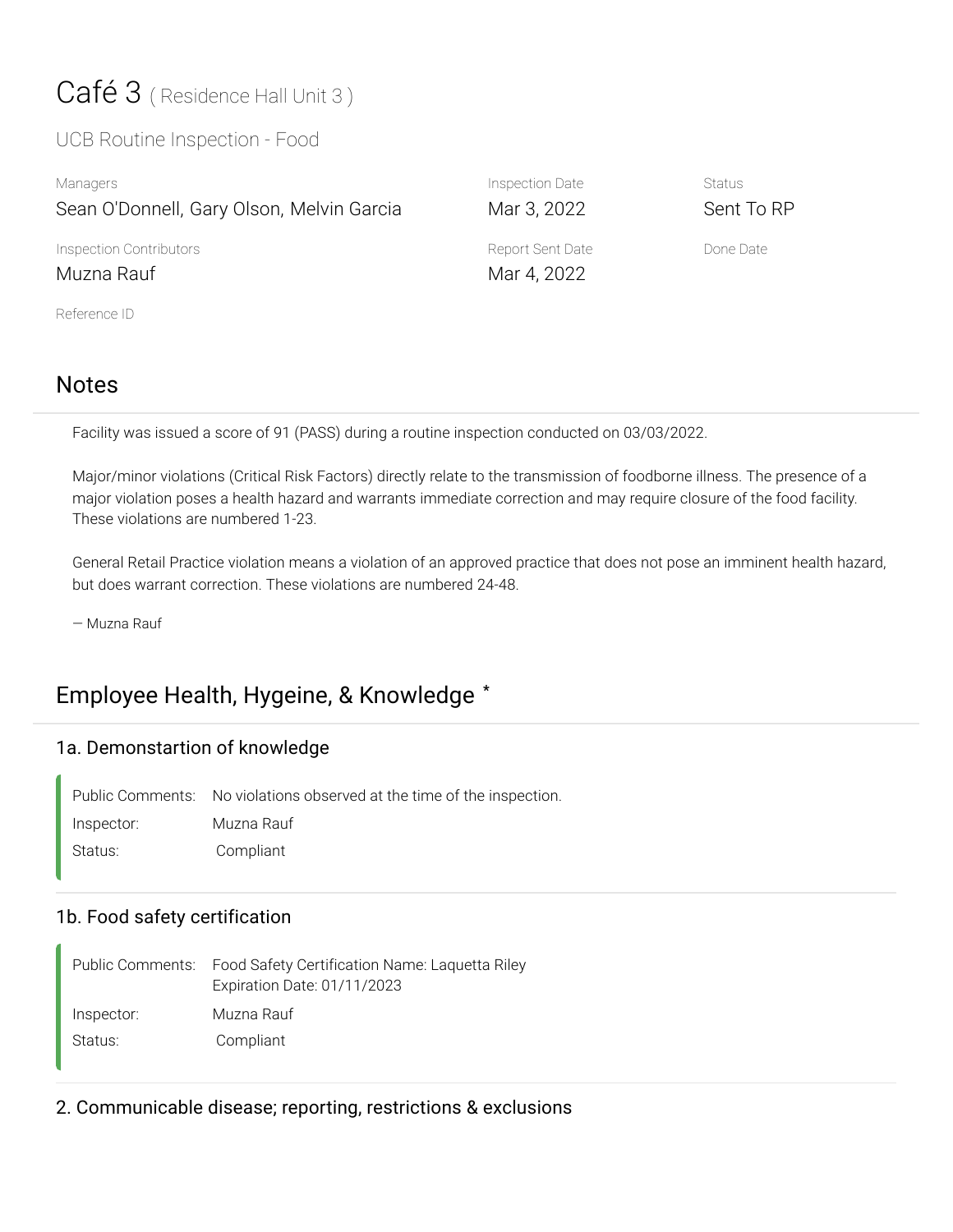Public Comments: No violations observed at the time of the inspection.

Inspector: Muzna Rauf

#### Status: Compliant

#### 3. No discharge from eyes, nose, and mouth

|            | Public Comments: No violations observed at the time of the inspection. |
|------------|------------------------------------------------------------------------|
| Inspector: | Muzna Rauf                                                             |
| Status:    | Compliant                                                              |

#### 4. Proper eating, drinking, or tobacco use

Public Comments: No violations observed at the time of the inspection. Inspector: Muzna Rauf Status: Compliant

# Preventing Contamination by Hands **<sup>1</sup> \***

#### 5. Hands clean and properly washed; proper glove use

|            | Public Comments: No violations observed at the time of the inspection. |
|------------|------------------------------------------------------------------------|
| Inspector: | Muzna Rauf                                                             |
| Status:    | Compliant                                                              |

#### 6. Adequate hand washing facilities: supplied and accessible

| <b>Public Comments:</b> | Observed wall mounted soap dispenser not secured to the wall next to the handwash sink at<br>the Kosher/deli station. Employees are able to manually dispense soap from the dispenser.<br>Ensure dispenser is mounted to the wall for employee use. |
|-------------------------|-----------------------------------------------------------------------------------------------------------------------------------------------------------------------------------------------------------------------------------------------------|
| Action Plan:            | California Retail Food Code §113953. Handwashing soap and towels or drying device shall be<br>provided in dispensers; dispensers shall be maintained in good repair.                                                                                |
| Tags:                   | Minor Violation (2 points)                                                                                                                                                                                                                          |
| Inspector:              | Muzna Rauf                                                                                                                                                                                                                                          |
| Status:                 | Not Resolved                                                                                                                                                                                                                                        |

# Time & Temperature Relationship **\***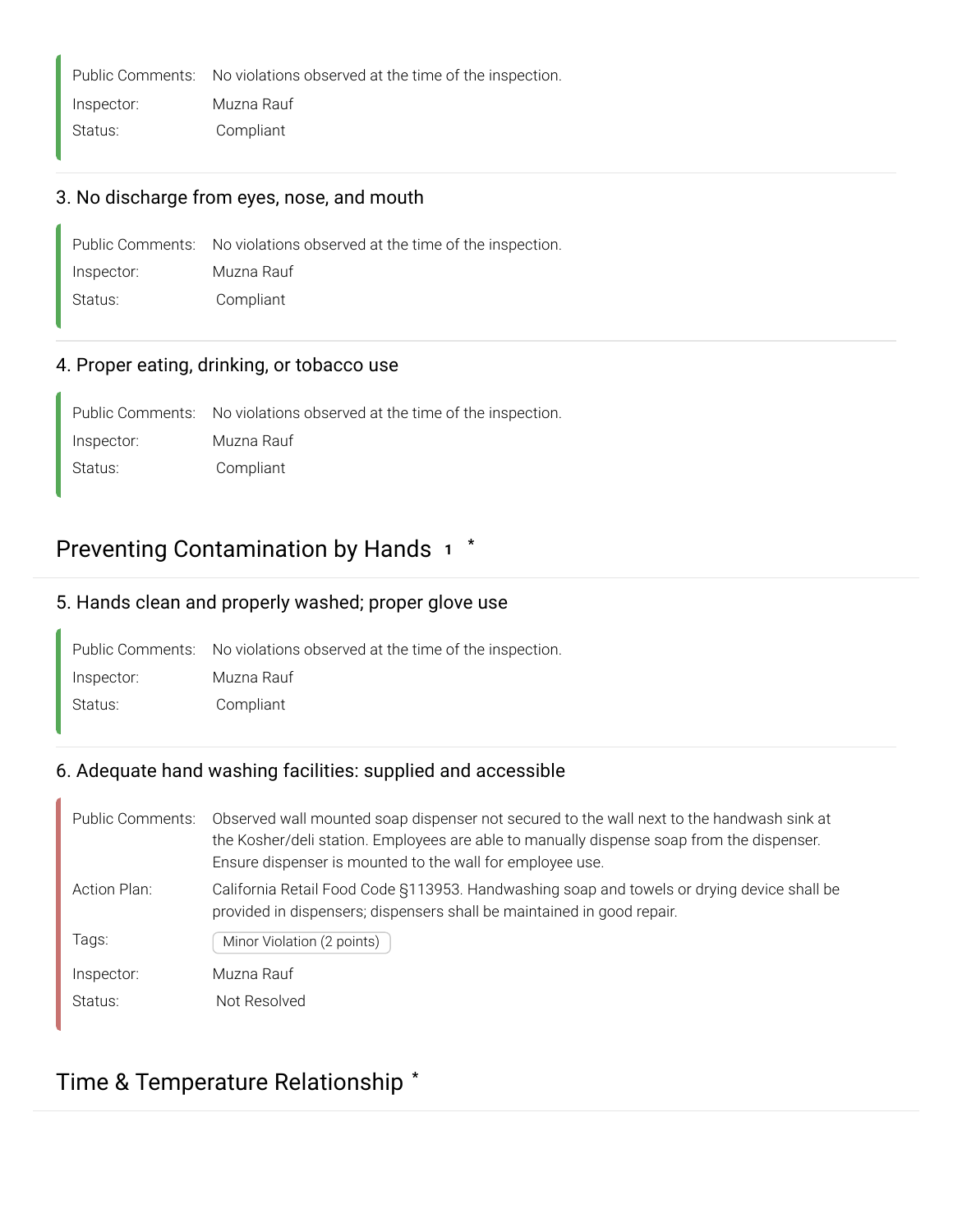#### 7. Proper hot and cold holding temperatures

Public Comments: No violations observed at the time of the inspection.

Inspector: Muzna Rauf

Status: Compliant

### 8. Time as public health control; procedures and records

| Public Comments: |            |
|------------------|------------|
| Inspector:       | Muzna Rauf |
| Status:          | N/O        |

#### 9. Proper cooling methods

| Public Comments: |            |
|------------------|------------|
| Inspector:       | Muzna Rauf |
| Status:          | N/O        |

#### 10. Proper cooking time and temperature

Public Comments: No violations observed at the time of the inspection. Inspector: Muzna Rauf Status: Compliant

#### 11. Proper reheating procedures for hot holding

Public Comments: Inspector: Muzna Rauf Status: N/O

# Protection from Contamination **<sup>1</sup> \***

#### 12. Returned and re-service of food

Public Comments: No violations observed at the time of the inspection. Inspector: Muzna Rauf Status: Compliant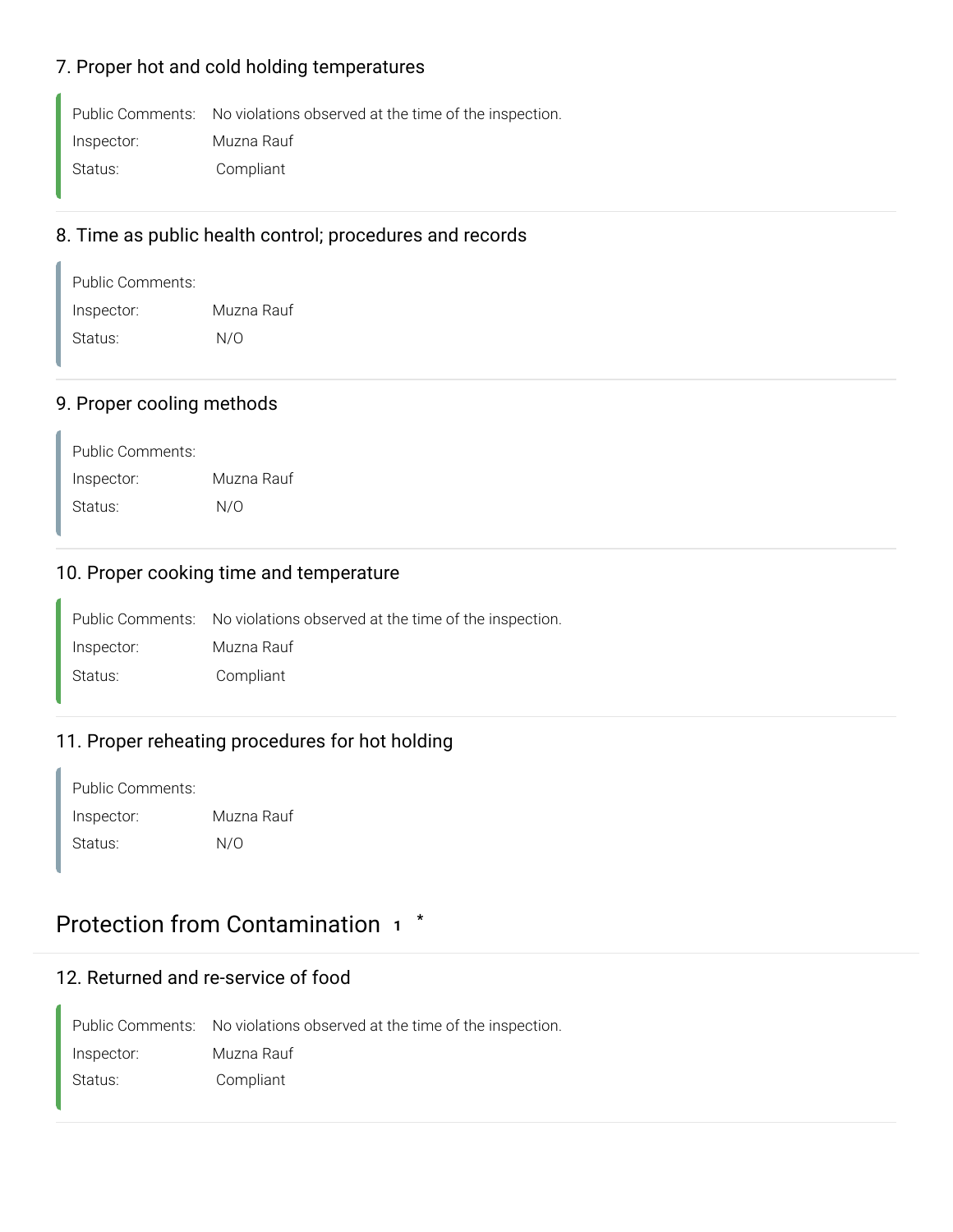#### 13. Food in good condition; safe and unadulterated

Public Comments: No violations observed at the time of the inspection. Inspector: Muzna Rauf Status: Compliant

### 14. Food contact surface; clean and sanitized

| Public Comments: | Observed heavy build up of black mildew/mold along the inside of the ice machine. Ice is in<br>direct contact with the mildew/mold. Executive chef instructed to not have his staff use the ice<br>until the ice machine is properly cleaned and sanitized. |
|------------------|-------------------------------------------------------------------------------------------------------------------------------------------------------------------------------------------------------------------------------------------------------------|
| Action Plan:     | California Retail Food Code §114097. All food contact surfaces shall be clean and sanitized at<br>all times.                                                                                                                                                |
|                  | California Retail Food Code §114099.6. Manual chemical sanitization shall only take place in<br>one of three ways:                                                                                                                                          |
|                  | 1. Equipment and utensils shall be in contact with a chlorine solution at 100ppm for a<br>minimum of 30 seconds.                                                                                                                                            |
|                  | 2. Equipment and utensils shall be in contact with an iodine solution at 25ppm for a minimum<br>of 60 seconds.                                                                                                                                              |
|                  | 3. Equipment and utensils shall be in contact with a quaternary ammonia solution at 200ppm<br>for a minimum of 60 seconds.                                                                                                                                  |
| Tags:            | Major Violation (4 points)                                                                                                                                                                                                                                  |
| Inspector:       | Muzna Rauf                                                                                                                                                                                                                                                  |
| Status:          | Not Resolved                                                                                                                                                                                                                                                |

# Food From Approved Sources **\***

# 15. Food obtained from approved source

Public Comments: No violations observed at the time of the inspection. Inspector: Muzna Rauf Status: Compliant

#### 16. Compliance with shell stock tags, conditions, display

| Public Comments: |            |
|------------------|------------|
| Inspector:       | Muzna Rauf |
| Status:          | N/A        |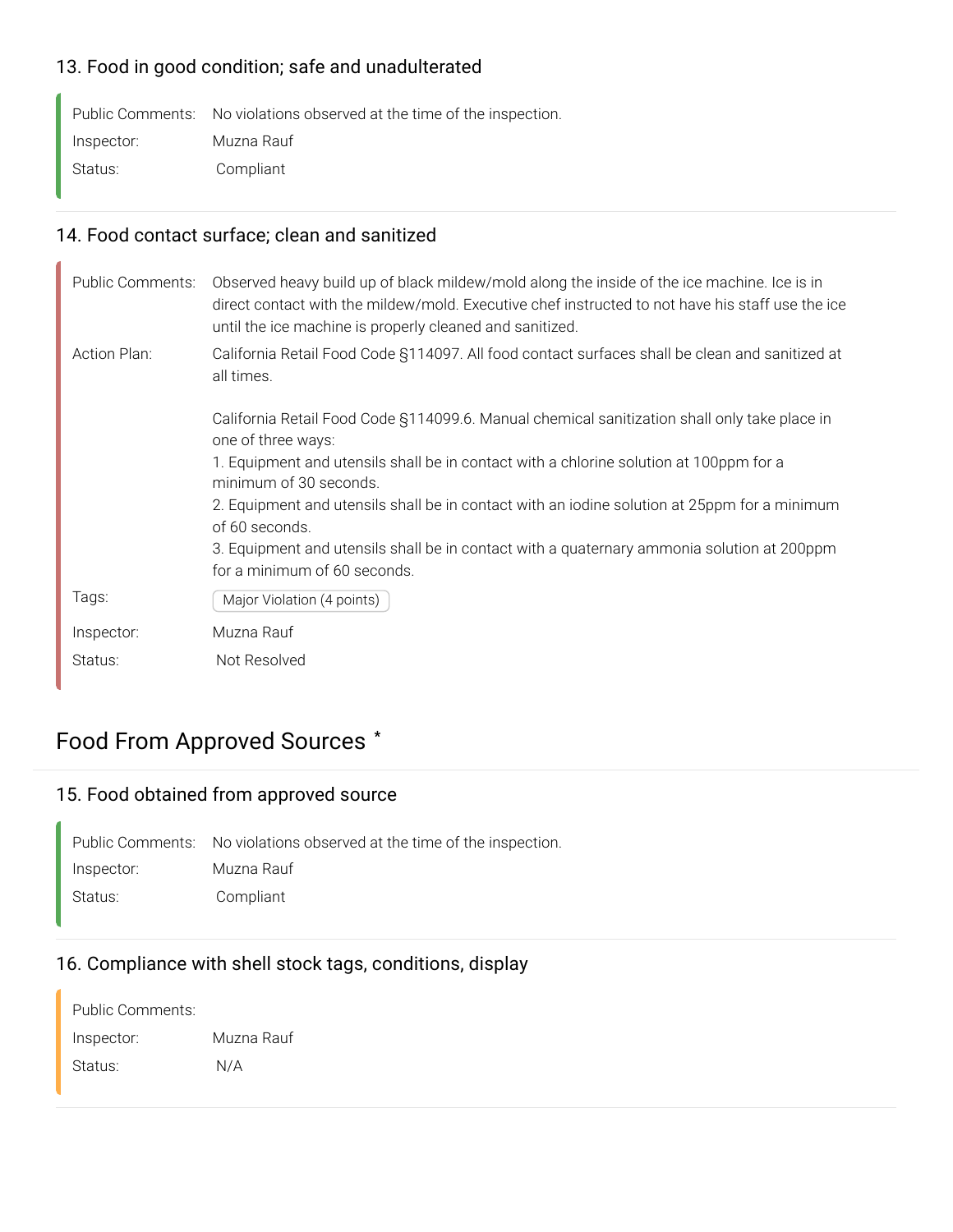### 17. Compliance with Gulf Oyster Regulations

| Public Comments: |            |
|------------------|------------|
| Inspector:       | Muzna Rauf |
| Status:          | N/A        |

# Additional Risk Factors **\***

# 18. Compliance with variance, specialized process & HACCP

| Public Comments: |            |
|------------------|------------|
| Inspector:       | Muzna Rauf |
| Status:          | N/A        |

#### 19. Consumer advisory provided for raw/undercooked food

| Public Comments: |            |
|------------------|------------|
| Inspector:       | Muzna Rauf |
| Status:          | N/A        |

### 20. License health care facilities/public and private schools: prohibited food not offered

| Public Comments: |            |
|------------------|------------|
| Inspector:       | Muzna Rauf |
| Status:          | N/A        |

#### 21 a. Hot water available

|            | Public Comments: No violations observed at the time of the inspection.                                                                   |  |
|------------|------------------------------------------------------------------------------------------------------------------------------------------|--|
|            | Water at 3-compartment warewash sink measured at 120 degrees F and above.<br>Water at handwash sink measured at 100 degrees F and above. |  |
| Inspector: | Muzna Rauf                                                                                                                               |  |
| Status:    | Compliant                                                                                                                                |  |

#### 21 b. Water available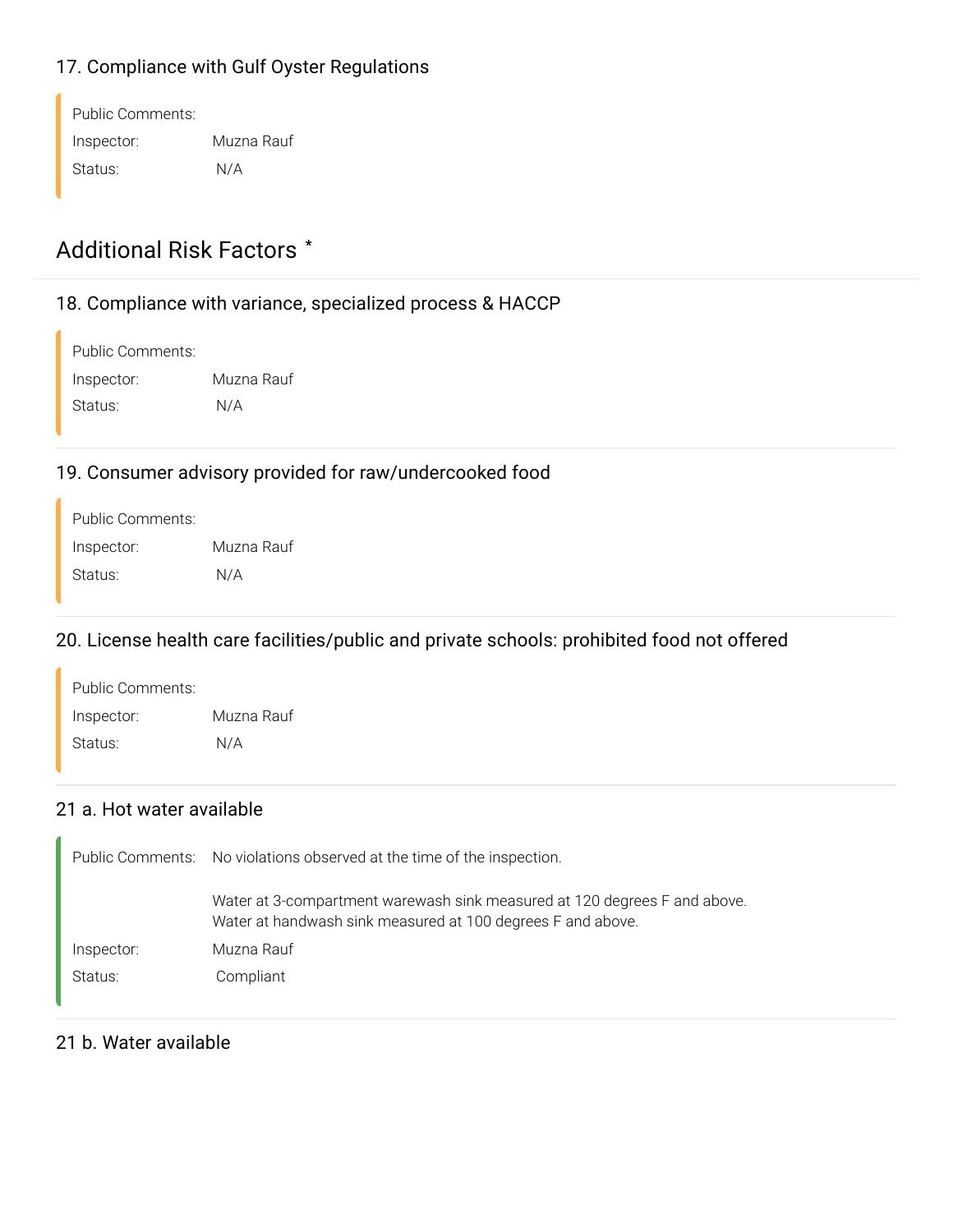Public Comments: No violations observed at the time of the inspection.

Inspector: Muzna Rauf

# Status: Compliant

# 22. Sewage and wastewater properly disposed

|            | Public Comments: No violations observed at the time of the inspection. |
|------------|------------------------------------------------------------------------|
| Inspector: | Muzna Rauf                                                             |
| Status:    | Compliant                                                              |

#### 23. No insect, rodent, birds or animals present

Public Comments: No violations observed at the time of the inspection. Inspector: Muzna Rauf Status: Compliant

# General Retail Factors **<sup>3</sup> \***

#### 24. Person in charge present and performs duties

| Public Comments: |            |
|------------------|------------|
| Inspector:       | Muzna Rauf |
| Status:          | Compliant  |

#### 25. Personal cleanliness and hair restraints

| Public Comments: |            |
|------------------|------------|
| Inspector:       | Muzna Rauf |
| Status:          | Compliant  |

#### 26. Approved thawing methods used, frozen food

| Public Comments: |            |
|------------------|------------|
| Inspector:       | Muzna Rauf |
| Status:          | N/O        |

#### 27. Food separated and protected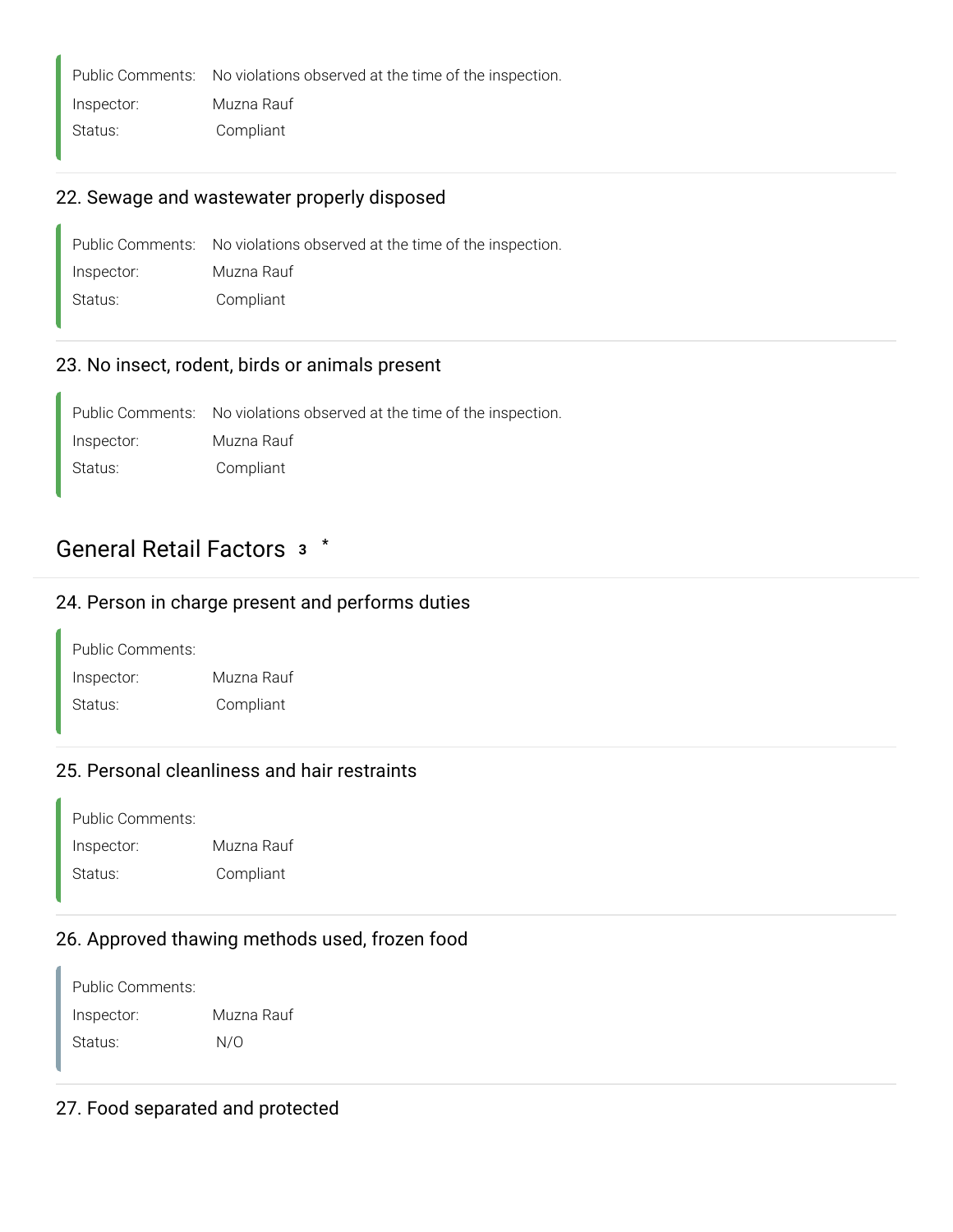Public Comments: Inspector: Muzna Rauf

Status: Compliant

# 28. Washing fruits and vegetables

| Public Comments: |            |
|------------------|------------|
| Inspector:       | Muzna Rauf |
| Status:          | N/O        |

#### 29. Toxic subtances properly identified, stored and used

Public Comments: Inspector: Muzna Rauf Status: Compliant

# 30. Food storage; food storage containers identified

Public Comments: Inspector: Muzna Rauf Status: Compliant

#### 31. Consumer self service

| Public Comments: |            |
|------------------|------------|
| Inspector:       | Muzna Rauf |
| Status:          | Compliant  |

#### 32. Food properly labeled and honestly presented

| Public Comments: |            |
|------------------|------------|
| Inspector:       | Muzna Rauf |
| Status:          | Compliant  |

### 33. Nonfood-contact surfaces clean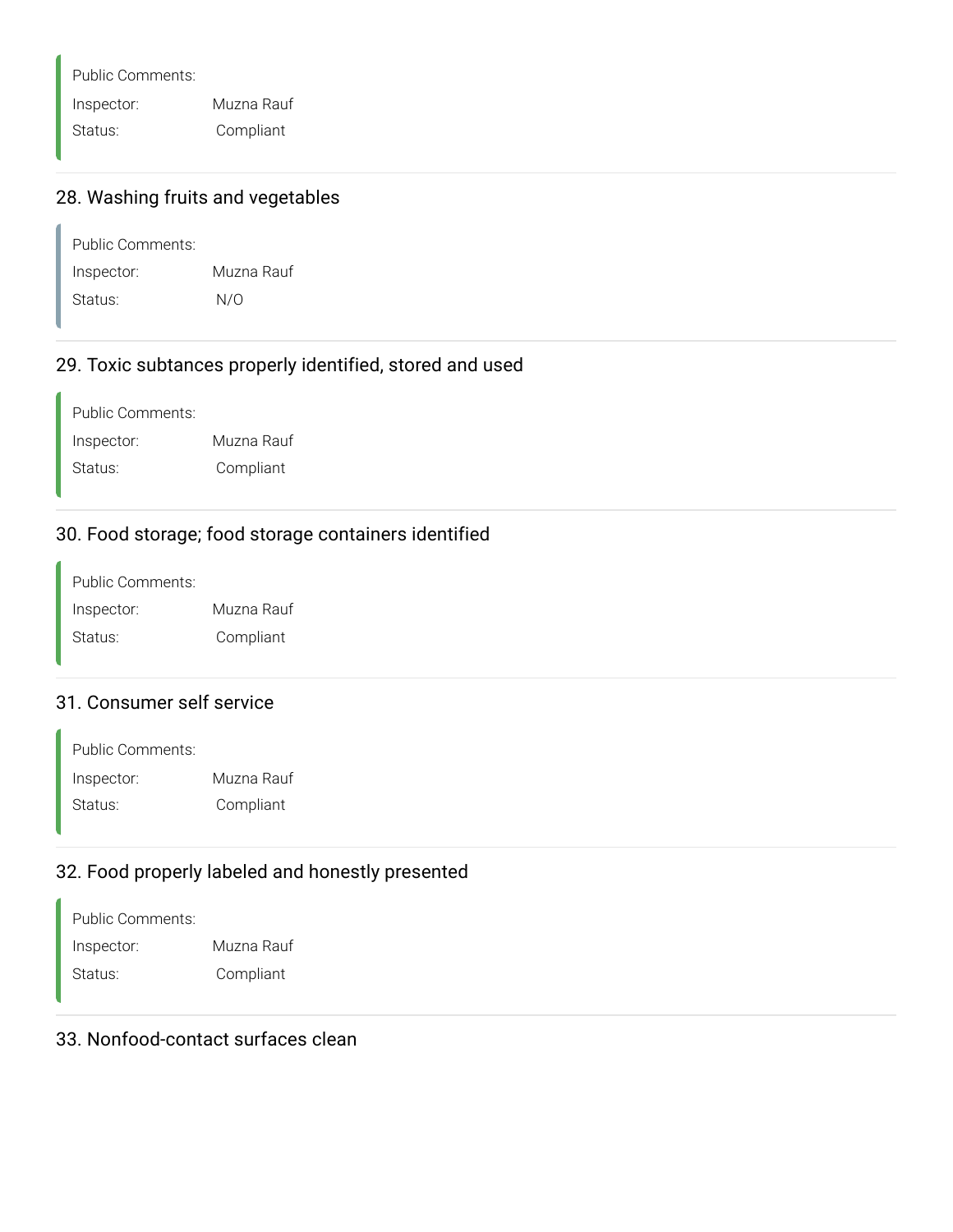Public Comments: Inspector: Muzna Rauf Status: Compliant

#### 34. Warewash facilities: installed, maintained, used; test equipment

| Public Comments: |            |
|------------------|------------|
| Inspector:       | Muzna Rauf |
| Status:          | Compliant  |

#### 35. Equipment/utensils approved; installed; good repair; capacity

|              | Public Comments: Observed the following:                                                                                 |  |
|--------------|--------------------------------------------------------------------------------------------------------------------------|--|
|              | 1) Water leaking inside Trautsen cooler C3 RF6.                                                                          |  |
|              | 2) Broken safety release knob inside the walk-in refrigerator L94 located in the basement.                               |  |
| Action Plan: | California Retail Food Code §114175. Equipment and utensils shall be kept clean, fully<br>operative, and in good repair. |  |
| Tags:        | General Retail Violation (1 point)                                                                                       |  |
| Inspector:   | Muzna Rauf                                                                                                               |  |
| Status:      | Not Resolved                                                                                                             |  |

# 36. Equipment, utensils and linens: storage and use

| Public Comments: |            |
|------------------|------------|
| Inspector:       | Muzna Rauf |
| Status:          | Compliant  |

#### 37. Vending machines

| Public Comments: |            |
|------------------|------------|
| Inspector:       | Muzna Rauf |
| Status:          | N/A        |

### 38. Adequate ventilation and lighting; designated areas, use

| Public Comments: |            |
|------------------|------------|
| Inspector:       | Muzna Rauf |
| Status:          | Compliant  |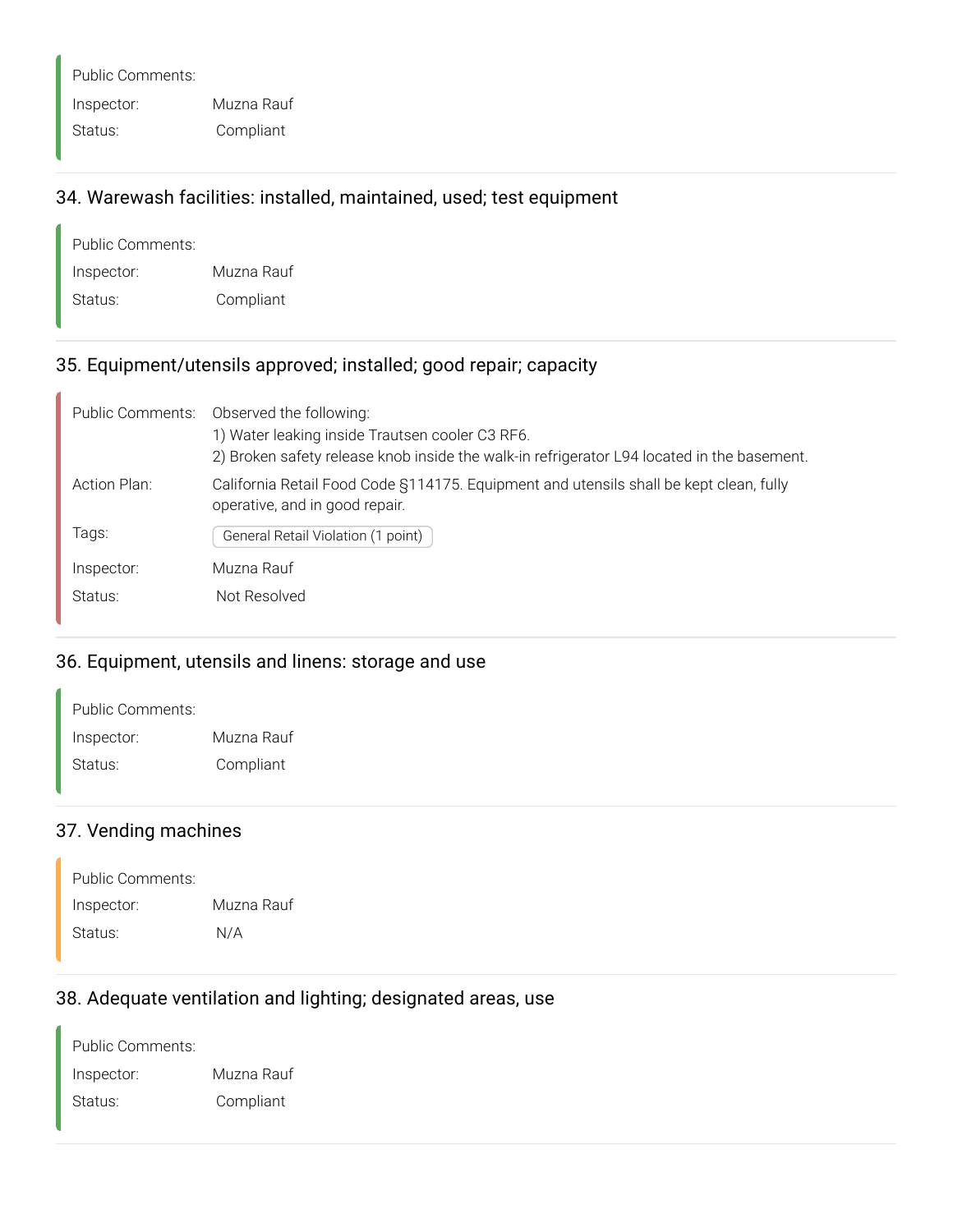#### 39. Thermometers provided and accurate

| Public Comments: |            |
|------------------|------------|
| Inspector:       | Muzna Rauf |
| Status:          | Compliant  |

### 40. Wiping cloths; properly used and stored

| Public Comments: | Observed multiple soiled wiping cloths stored on top of food prep counters throughout the<br>kitchen.                                                                                                                                           |
|------------------|-------------------------------------------------------------------------------------------------------------------------------------------------------------------------------------------------------------------------------------------------|
| Action Plan:     | California Retail Food Code §114185.1(b). All wiping cloths used repeatedly prior to laundering<br>shall be stored in an approved sanitizing solution when not in use. Correct Immediately.                                                     |
|                  | California Retail Food Code §114185.1(e). Working containers of sanitizing solutions for<br>storage of in-use wiping cloths shall be used in a manner to prevent contamination of food,<br>equipment, utensils, linens, or single-use articles. |
| Tags:            | General Retail Violation (1 point)                                                                                                                                                                                                              |
| Inspector:       | Muzna Rauf                                                                                                                                                                                                                                      |
| Status:          | Not Resolved                                                                                                                                                                                                                                    |

### 41. Plumbing; fixtures, backflow devices, drainage

| Public Comments: |            |
|------------------|------------|
| Inspector:       | Muzna Rauf |
| Status:          | Compliant  |

### 42. Garbage and refuse properly disposed; facilities maintained

| Public Comments: |            |
|------------------|------------|
| Inspector:       | Muzna Rauf |
| Status:          | Compliant  |

# 43. Toilet facilities: properly constructed, supplied, cleaned

| Public Comments: |            |
|------------------|------------|
| Inspector:       | Muzna Rauf |
| Status:          | Compliant  |

#### 44. Premises; personal/cleaning items; vermin proofing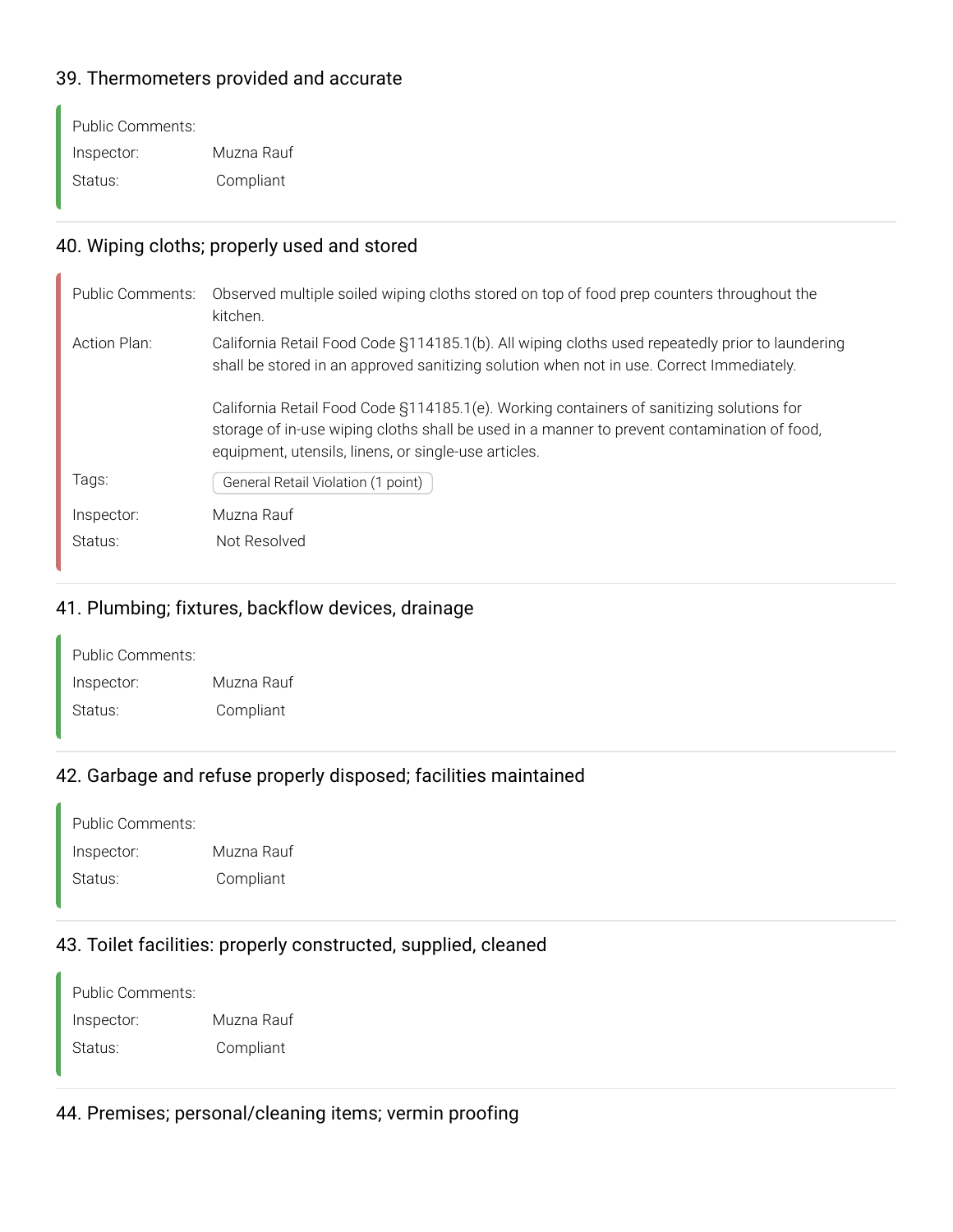Public Comments: Inspector: Muzna Rauf Status: Compliant

#### 45. Floors, walls and ceiling: properly built, maintained and clean

| <b>Public Comments:</b> | Observed the following:<br>1) Damaged non-skid floor strip inside the walk-in refrigerator L-94.<br>2) Missing ceiling panel measuring approximately 2 ft x 4 ft located above pizza oven in back<br>room being used as storage.<br>3) Multiple 2" to 4" gaps in the ceiling around pipes in the back room holding the pizza oven. |
|-------------------------|------------------------------------------------------------------------------------------------------------------------------------------------------------------------------------------------------------------------------------------------------------------------------------------------------------------------------------|
| Action Plan:            | California Retail Food Code §114271. All wall and ceiling surfaces within a facility shall be<br>clean and in good repair, as well as durable, smooth, and non-absorbent at all times.<br>Seal all open gaps in the ceiling and walls.                                                                                             |
|                         | California Retail Food Code §114268. All floor surfaces within a facility must be smooth, clean,<br>and in good repair at all times with a 4 inch minimum 3/8 inch coving.                                                                                                                                                         |
| Tags:                   | General Retail Violation (1 point)                                                                                                                                                                                                                                                                                                 |
| Inspector:              | Muzna Rauf                                                                                                                                                                                                                                                                                                                         |
| Status:                 | Not Resolved                                                                                                                                                                                                                                                                                                                       |

#### 46. No unapproved sleeping quarters

| Public Comments: |            |
|------------------|------------|
| Inspector:       | Muzna Rauf |
| Status:          | Compliant  |

#### 47. Signs posted; last inspection report available

| Public Comments: |            |
|------------------|------------|
| Inspector:       | Muzna Rauf |
| Status:          | Compliant  |

### 48. Permits available

Public Comments: Inspector: Muzna Rauf Status: Compliant

#### 49. Compliance with Plan review requirements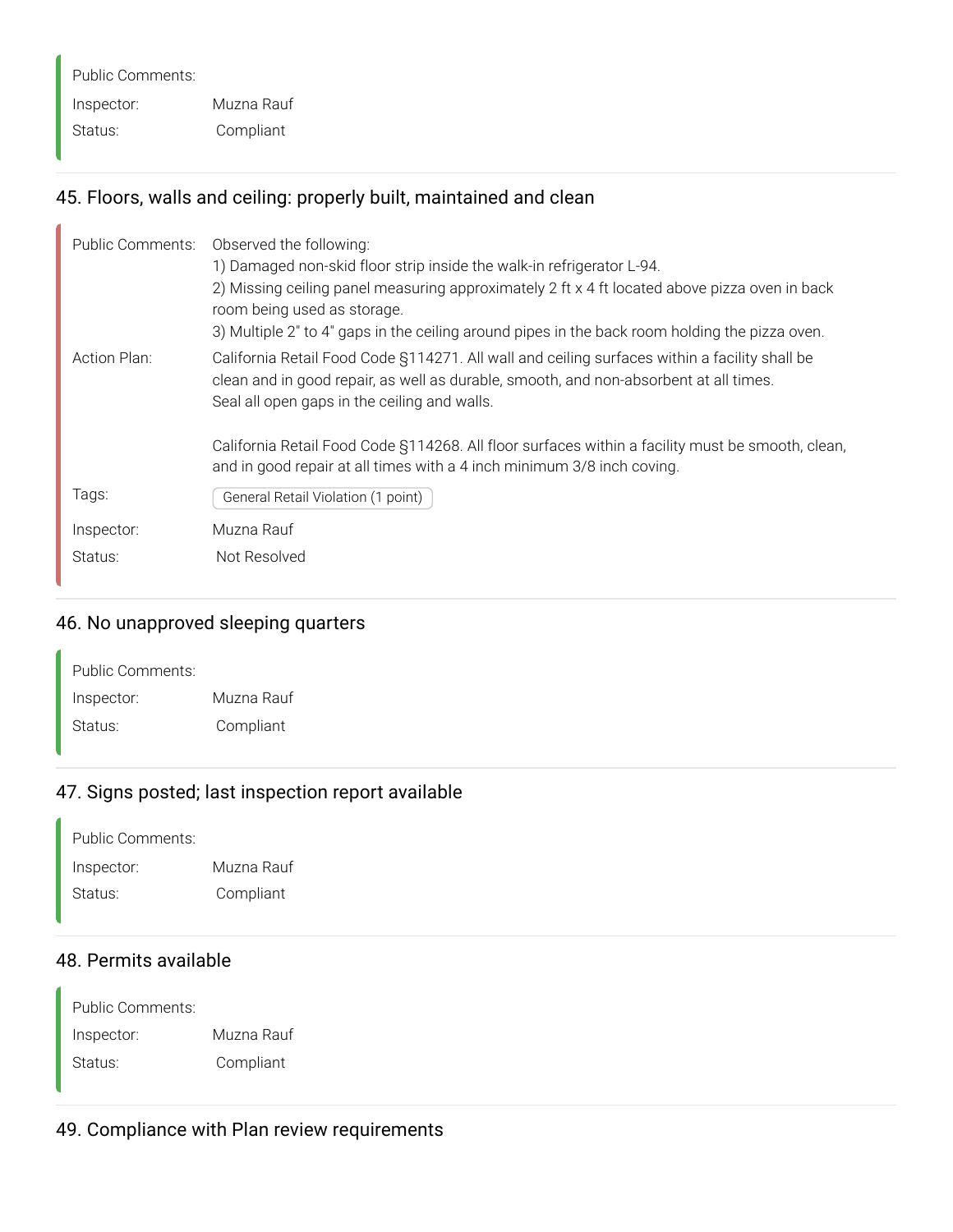Public Comments:

Inspector: Muzna Rauf

Status: Compliant

#### 50. Samples Collection

| Public Comments: |            |
|------------------|------------|
| Inspector:       | Muzna Rauf |
| Status:          | Compliant  |

#### 51. Impoundment/VC&D

| Public Comments: |            |
|------------------|------------|
| Inspector:       | Muzna Rauf |
| Status:          | Compliant  |

#### 52. Permit Suspension

Public Comments: Inspector: Muzna Rauf Status: Compliant

# Increased Risk to Public Health **\***

#### 53. Multiple Major Critical Risk Violations / Increased Risk to Public Health

| Public Comments: |            |
|------------------|------------|
| Inspector:       | Muzna Rauf |
| Status:          | Compliant  |

### Inspection Score **\***

54. Score